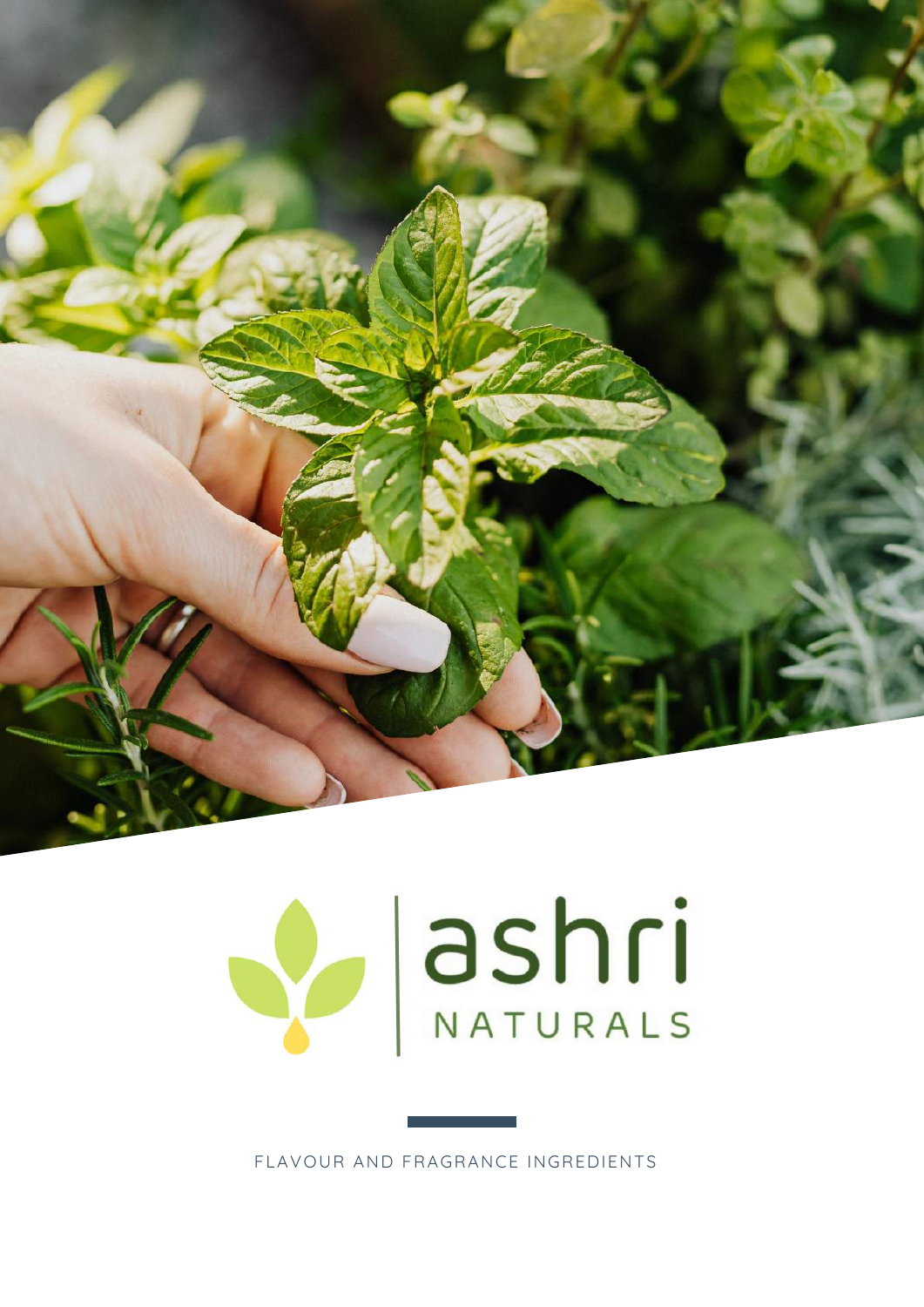

#### A B O U T A S H R I N A T U R A L S

Ashri Naturals is leading manufacturer and exporter based in Uttar Pradesh INDIA . We Manufacture and Export high quality of Natural Flavor and Fragrance Ingredients

At Ashri we facilitate our clients from flavor, fragrance, aromatherapy, cosmetic and personal care Industry with sustainable and best quality Essential Oils, Carrier Oils, Spice Oils, Mint products.

#### WHY ASHRI

At Ashri our integrated approaches, business ethics and flexibility with the customer needs help us to be a key player in industry.

We ensure to strengthen supply chain with sustainability and fair business practices with our farmers and suppliers.

We pride ourselves on offering a superior quality F&F Ingredients and in the long-term relationships with Transparency, Traceability and Sustainability.

### VISION & VALUES

Ashri Naturals was established to bring a high-quality natural F&F ingredients for our clients . Our passion for excellence inspired us in the beginning and continues to drive us today.

We ensure environmental management at our facilities and progressing to make our facilities as zero waste facilities.











@ashrinaturals @ashrinaturals @ashrinaturals @ashrinaturals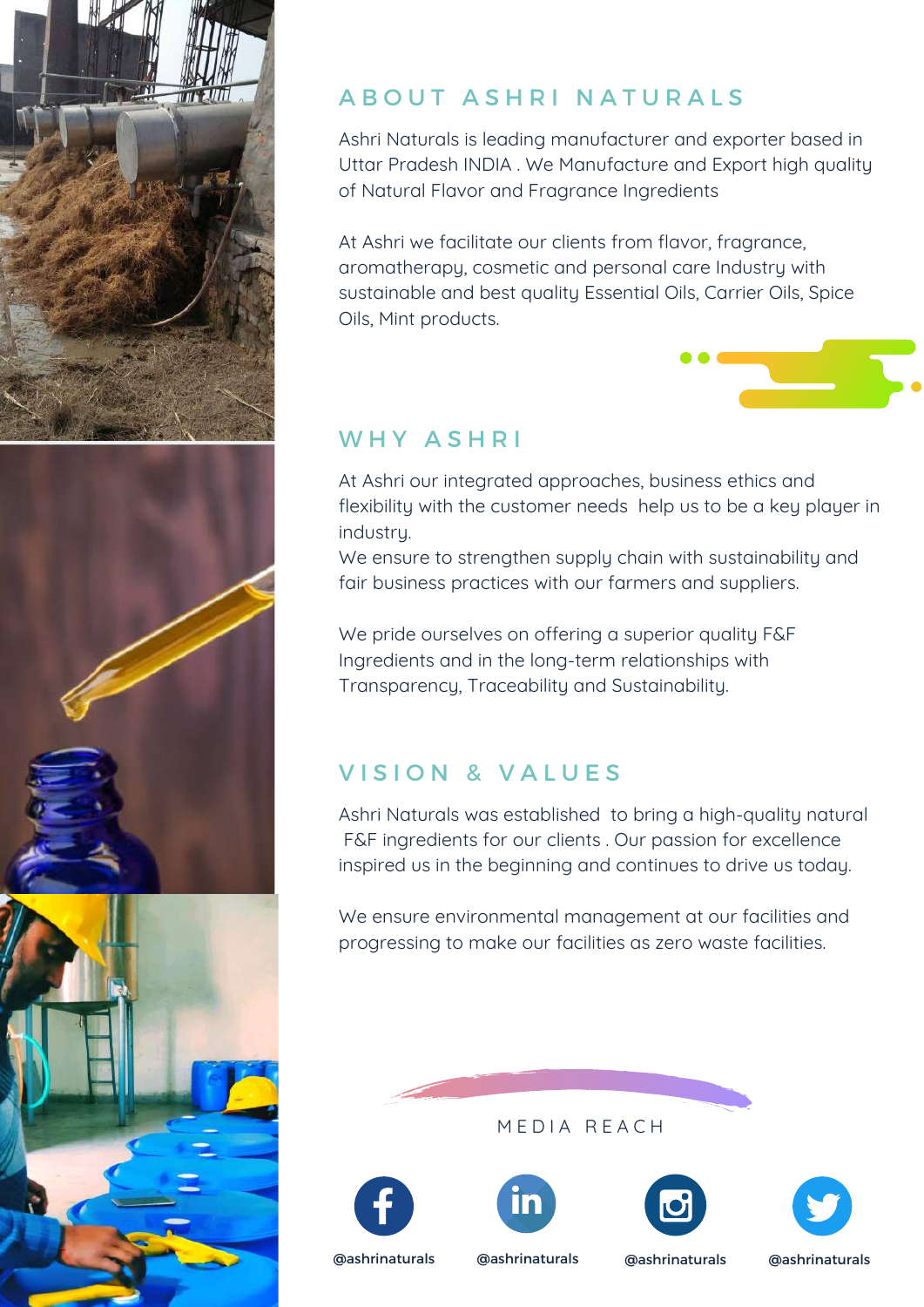

## **ESTABLISHMENTS**

Being a quality consistency & transparency driven organization we have developed meticulous method for maintaining standards and effective management of our systems and ensuring 100% customer satisfaction through our pure and natural ingredients

Our qc is equipped with modern gc's and gcms along with dedicated physical analysis instrument to ensure international standard and quality of our products.

#### **F A C I L I T Y**

- $\cdot$  ISO
- FOOD SAFETY
- GMP
- HALAL
- FSSAI

#### **A F F L I A T I O N S**

- FAFAI
- EOAI
- CHEMEXIL
- SPICE BORAD
- UPEPC

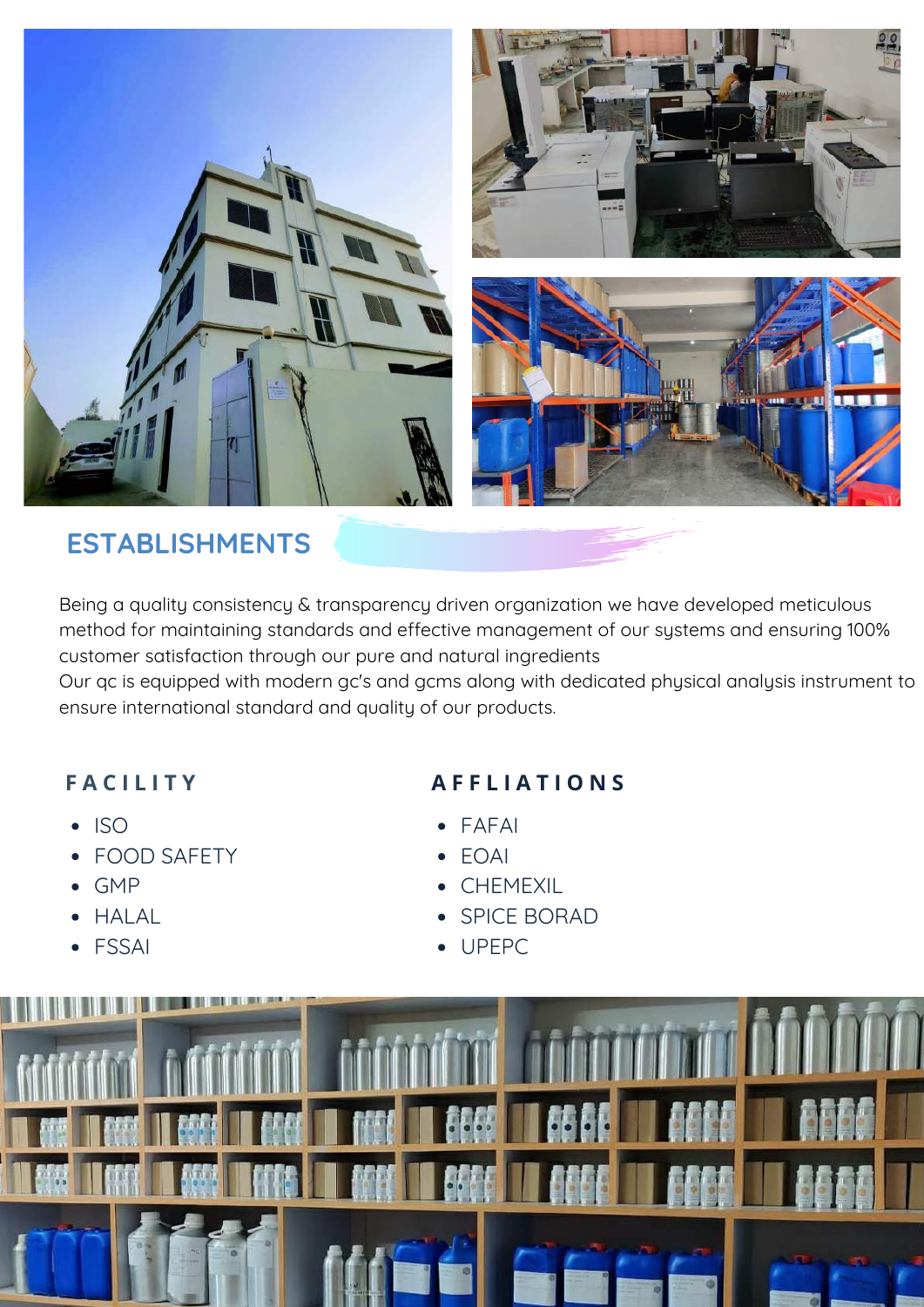# **Explore our range of FnF Ingreidents**

# **PRODUCTS**

- **ESSENTIAL OILS**
- **CARRIER OILS**
- **SPICE OILS**
- **AROMA ISOLATES**
- **MINT DERIVATIVES**
- **DRY FLOWERS**
- **RAW HERBS**
- **HYDROSOLS**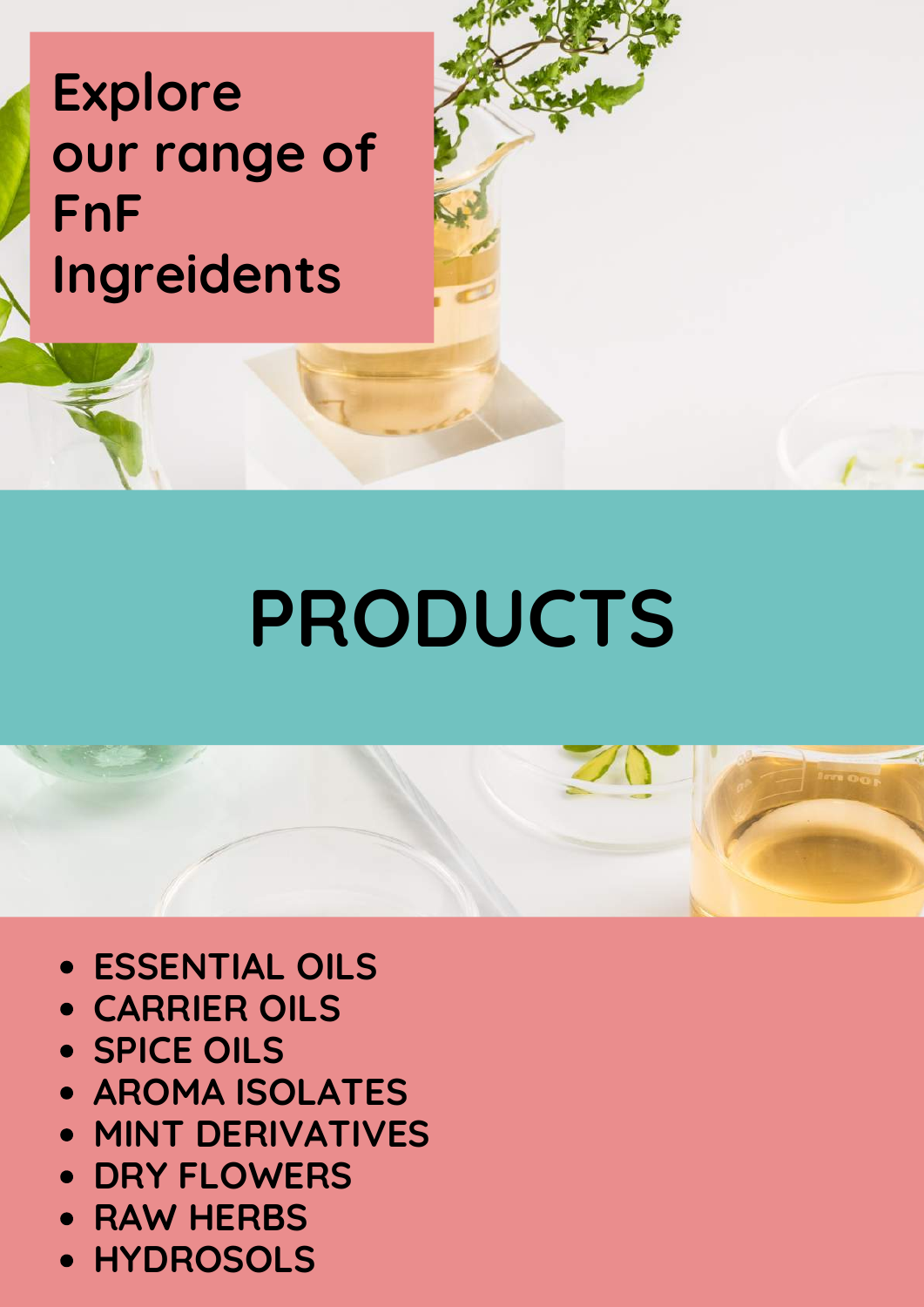#### ESSENTIAL OILS

- Basil Oil (Sweet)
- Basil Oil (Holy)  $\bullet$
- Bergamot Oil
- Carrot Seed Oil  $\bullet$
- Cajeput Oil
- Cedarwood Oil  $\bullet$
- Chamomile(Blue) Oil
- Citronella Ceylon Oil  $\bullet$
- Citronella Java Oil  $\bullet$
- Clary Sage Oil  $\bullet$
- Curry Leaf Oil
- Davana Oil  $\bullet$
- Eucalyptus Citrodora Oil  $\bullet$
- Eucalyptus Globulus Oil  $\bullet$
- Frankinsense Oil  $\bullet$
- Geranium Oil
- $\bullet$ Juniper Berry Oil
- Lavender Oil (Indian)
- $\bullet$ Lavender Oil (Bulgarian)
- Lemongrass Oil  $\bullet$
- Lemon Oil  $\bullet$
- Myrrh Oil  $\bullet$
- Mentha Arvensis Oil  $\bullet$
- Mentha Citrata Oil
- Mentha Piperita Oil
- Neroli Oil  $\bullet$
- Nagarmotha Oil  $\bullet$
- Orange Oil  $\bullet$
- Pine Oil
- Palmarosa Oil  $\bullet$
- Patchouli Oil
- $\bullet$ Rosemary Oil
- Spearmint Oil  $\bullet$
- Spikenard (Jatamansi) Oil  $\bullet$
- Tagetes (Marigold) Oil  $\bullet$
- Tea tree Oil  $\bullet$
- Valerian Root Oil
- Vetiver Oil
- Turpentine Oil
- Wintergreen Oil
- Ylang Ylang Oil

#### AROMA ISOLATES

- Anethole
- Alpha Phyllendrene
- Carvone  $\bullet$
- $\bullet$ **Citral**
- Camphene  $\bullet$
- Carvacrol  $\bullet$
- Eucalyptol
- **Geranyl Acetate**
- **•** Geraniol
- ISO Menthone
- Limonene
- L- Carvone
- Linalool
- Linalyl Acetate
- Menthone
- Methyl Acetate
- Methyl Salicylate
- Methyl Chavicol
- Mint Terpene
- Para-Cymene
- Terpinene
- **•** Turpentine oil
- Phenyl Ethyl Acetate

#### SPICES OILS

- Aniseed Oil
- Ajwain Oil
- Black pepper Oil  $\bullet$
- Cardamom Oil
- Celery Seed Oil
- Cinnamon Bark Oil
- Cinnamon Leaf Oil
- Clove Bud oil
- Clove Leaf Oil
- Coriander Oil
- $\bullet$ Cumin Oil
- Dill Seed Oil
- Fennel Seed Oil
- Ginger Oil
- Mace Oil
- Nutmeg Oil
- Turmeric root Oil
- **•** Turmeric Leaf Oil
- **Thyme Oil**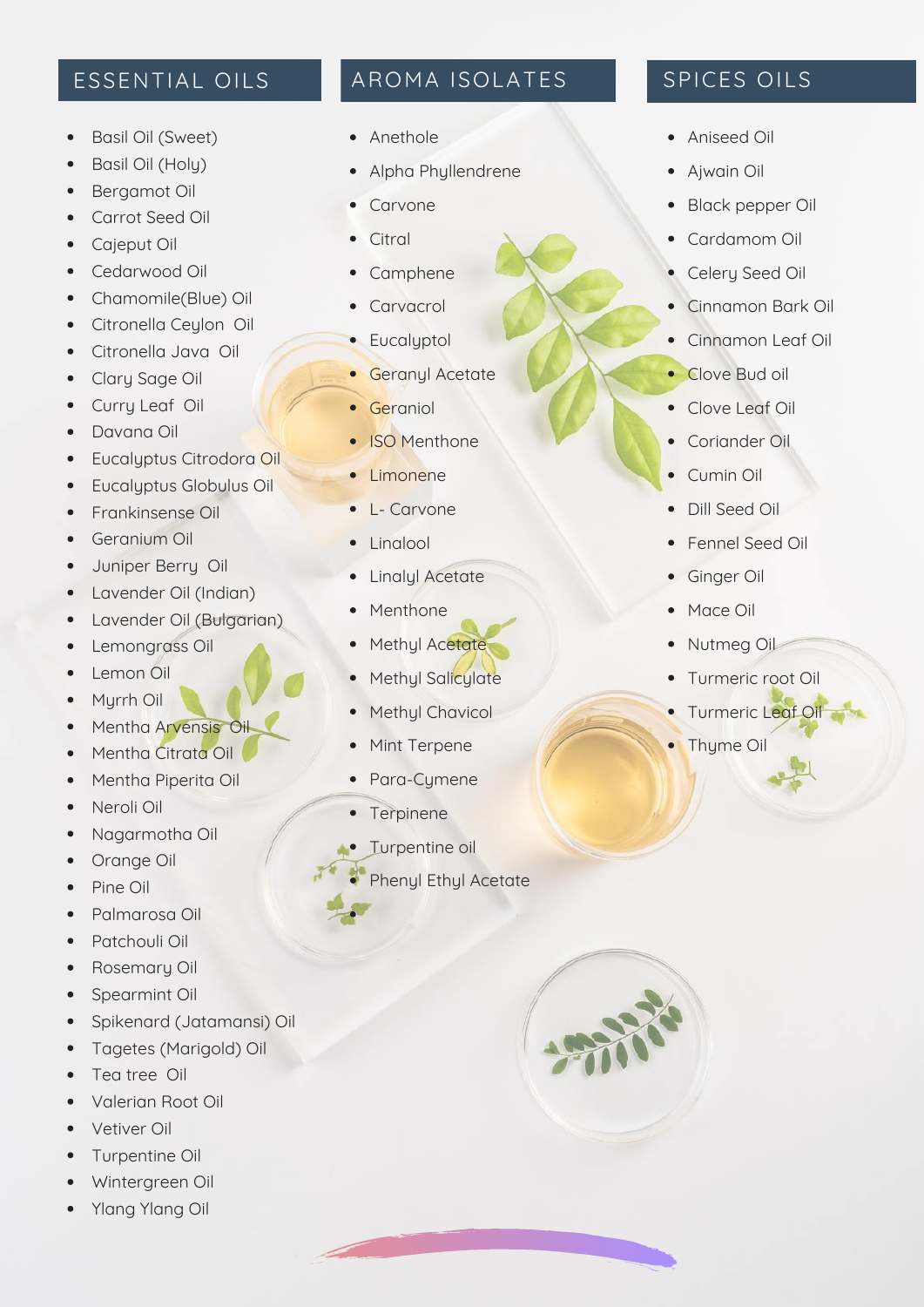#### CARRIER OILS

- Amla oil
- Almond Oil
- Apricot Kernel Oil  $\bullet$
- Argan Oil  $\bullet$
- Avocado Oil  $\bullet$
- Babchi Oil
- Blackseed (Kalongi) Oil  $\bullet$
- Calendula Oil
- Castor Oil  $\bullet$
- Chaulmogra Oil
- Coconut Oil  $\bullet$
- Cucumber seed Oil
- Brahmi Oil  $\bullet$
- Bhringraj Oil
- Flaxseed Oil  $\bullet$
- GrapeSeed Oil
- Jojoba Oil
- Karanj Oil  $\bullet$
- Moringa Seed Oil  $\bullet$
- Mahua Oil  $\bullet$
- malkangni oil  $\bullet$
- Malkangni seed Oil  $\bullet$
- Neem Oil  $\bullet$
- Olive Oil  $\bullet$
- Onion Seed Oil  $\bullet$
- Palma Oil
- Pumpkin Seed Oil  $\bullet$
- Rapeseed Oil  $\bullet$
- Rice Bran Oil  $\bullet$
- Rosehip Seed Oil  $\bullet$
- Safflower Oil
- Sea Buckthorn Oil
- Sesame Oil
- Vitamin E Oil
- Walnut Oil
- Watermelon Oil
- Wheatgerm Oil

#### DRIED BOTANICALS

- Basil Leaves
- Butterfly Pea
- Calendula Flowers  $\bullet$
- Chamomile Flowers
- Cornflowers Dry  $\bullet$
- Hibiscus Dry Flowers
- Jasmine Dry Flowers  $\bullet$
- Lavender Dry Flowers
- Mint Leaves  $\bullet$
- Rose Petals Dry
- Rosemary Leaves
- Neem Leaves

#### HYDROSOLS

- Rose Hydrosol
- Blue Lotus Hydrosol
- Chamomile Hydrosol
- Vetiver Hydrosol
- Basil Hydrosol
- Lavender Hydrosol
- Peppermint Hydrosol
- Kewra Water



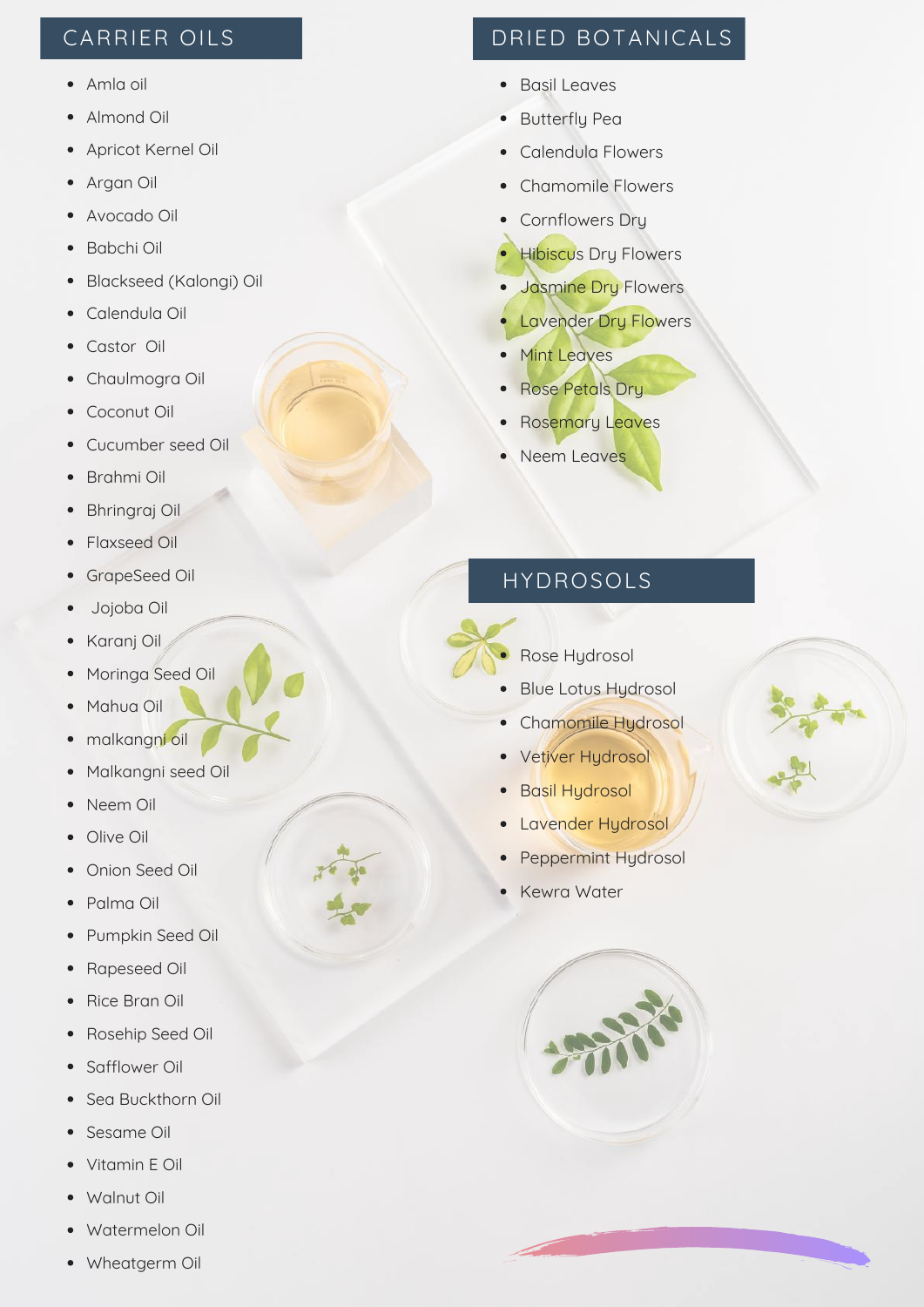- Shatawari (Asparagus racemosus)
- Ashwagandha (Withania somnifera)
- Madookparni (Centella asiatica)
- Brahmi (Bacopa Monnieri)
- Gokhru (Tribulus terrestris)
- Sandal Powder
- Neem Powder
- Apricot D-Cake
- Almond D-Cake
- Apricot Kernel
- Apricot Shell

#### RAW INGREDIENTS

- Shea Butter  $\bullet$
- Mango Butter  $\bullet$
- Coco Butter  $\bullet$
- Aloevera Gel  $\bullet$
- Bees Wax  $\bullet$
- Honey  $\bullet$
- Glycerine

#### HERBS MINT PRODUCTS

- Menthol Flakes
- Molten Menthol
- Dementholised Oil
- Peppermint Oil (All Grades)
- Menthol Crystals
- Menthyl Acetate
- **Menthone (All Grades)**
- · **D** limonene
- Thymol Crystal
- Camphor Powder